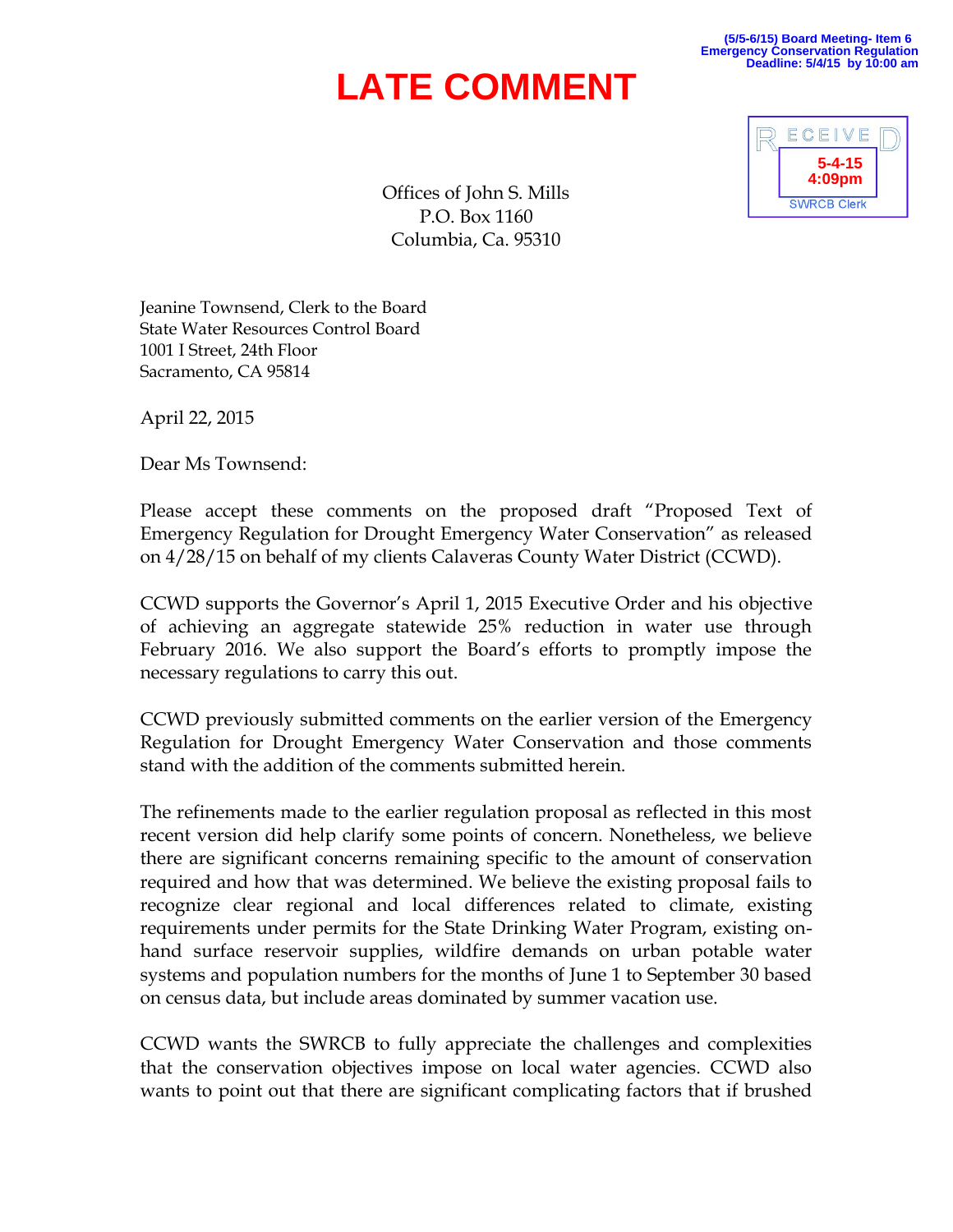aside, or otherwise overlooked will create a system of significant inequities in the assignment of water use reductions and create unnecessary hardship on local communities, CCWD customers and the District.

What is needed to assure this does not happen and that the State does achieve its 25% reduction without significantly harming some communities, cities and counties and regions, is a more flexible methodology regarding specific points.

**The three-month measurement period –** The proposal to only use the three hottest and driest months of the year, as a period of measurement does not reflect the actual year-round water use of CCWD. By limiting the measurements to those three months, in particular in very hot interior areas as well as high tourism and vacation use, this will impose an unjust burden upon agencies like CCWD. We strongly urge that a 12-month measurement period be used instead.

**Current water treatment plant operating permit conditions -** The State Drinking Water Program, in compliance with the U.S. EPA's Stage 2 Disinfectants and Disinfection Byproducts Rule (DBP rule), establishes certain protection levels from disinfection byproducts to assure adequate water quality from treated water plants. These requirements are for systems with sources such as lakes, reservoirs and rivers. Pathogens found in those waters may cause numerous health risks and therefore municipal supplies must be disinfected to kill or otherwise render inactive those pathogens. Unfortunately chlorine, used to disinfect water may react with naturally occurring matter in the water and form byproducts in the water. The byproducts include: a) Trihalomethanes (THM); b) Haloacetic acids (HAA); c) Chlorite and; d) Bromate. The DBP rule was imposed specifically to protect human health.

Unfortunately, when lake levels are reduced in drought years such as this year, the amount of organic material in the water in those lakes increase. This in turn requires adjustments in the treatment of the water at the treatment plants. Permits which allow some of those plants to operate (such as CCWD's plant that treats water from New Hogan Reservoir) require flushing flows of the system to reduce the levels of THM's and HAA5 in the potable water. Those flushing flows use a substantial amount of water downstream of the treatment plant. It is not justifiable to include those flows in computations of water use by CCWD. Nonetheless, due to the way the calculations were originally developed those flushing flows were not subtracted out of total water actually consumed by end users. The SWRCB should provide accommodation to agencies that must carry out regular flushing flows to meet the State Drinking Water Program permit requirements. A process should be permitted in advance of assigning final conservation requirements for the responsible water agency for that agency to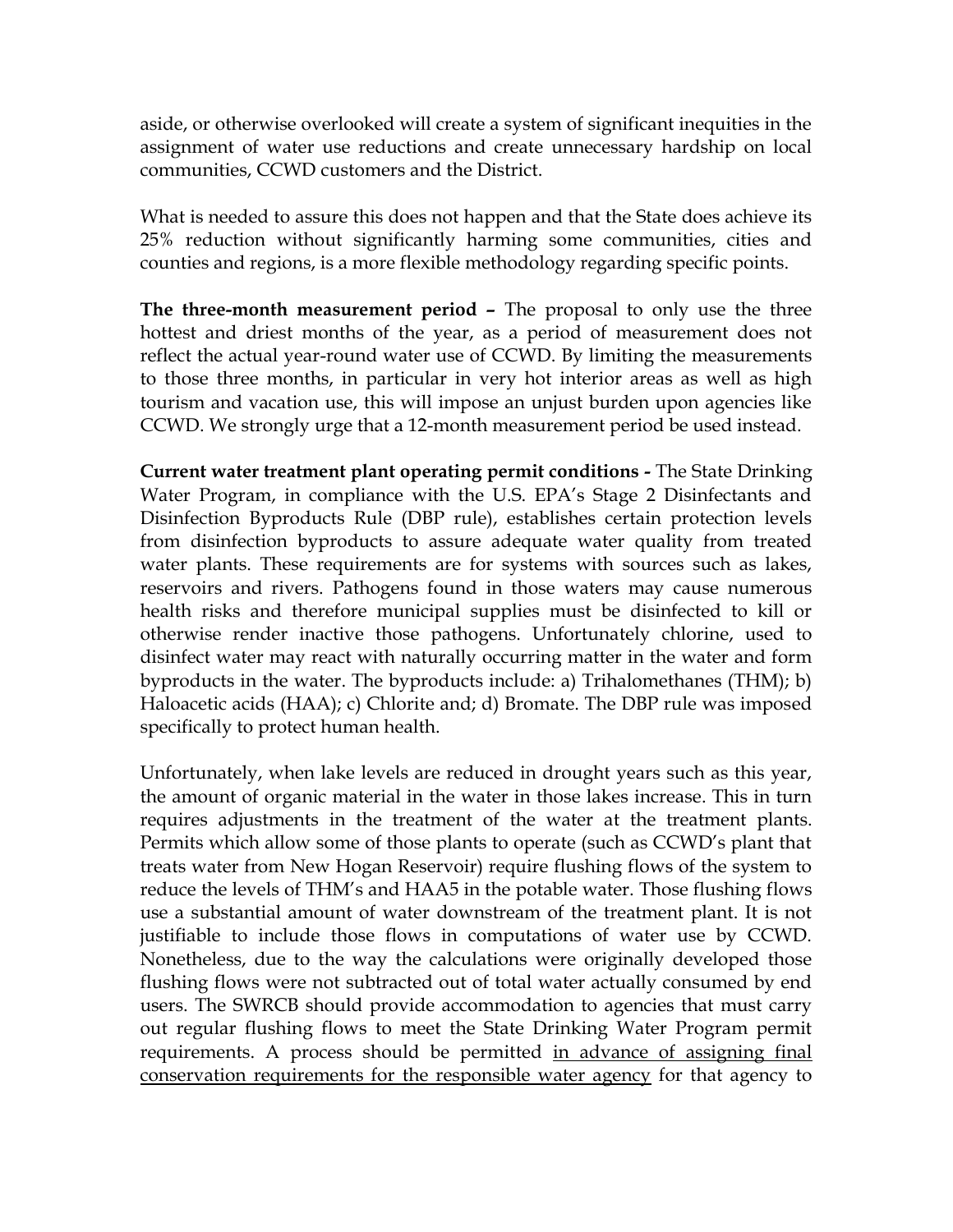supply the SWRCB with the amount of water to be subtracted from total water use in determining water conservation objectives and monthly reporting.

**Wildfire –** Wildfires may place substantial demands on a municipal treated water system for an extended period of time. For example, the Rim Fire in 2013 burned over 250,000 acres in a Sierra Nevada Watershed and lasted for over a month. A process should be permitted for local agencies to be able to submit additional information to the SWRCB when such conditions may occur so that conservation objectives subtract out that use and monthly reporting incorporate such factors.

**Surface Reservoir Storage –** The proposed Section 865(c)(2) only allows for areas that have a four-year supply of storage at this time, but makes no provision for areas, which may have lesser increments of multi-year storage, but not have the four-year supply on hand. This is arbitrary and does not reflect the value of firm surface storage supplies for multi-year periods to water agencies. CCWD urges the Board to instead adopt a sliding (on-hand storage) scale such as below:

48 month on-hand surface storage supply = 4% reduction from 2013 monthly use levels.

36 to 47 month on-hand surface storage supply  $= 6\%$  reduction from 2013 monthly use levels.

36 to 47 month on-hand surface storage supply = 8% reduction from 2013 monthly use levels.

18 to 35 month on-hand surface storage supply = 10% reduction from 2013 monthly use levels.

**High Percentage of Vacation Homes –** The CCWD service area includes two areas with very high vacation home rentals (2/3 of the homes). Those homes are primarily occupied during the summer season of June 1 to September 30 of each year. Persons per household in those homes are significantly higher than the year-round person per household levels found in the remainder of the CCWD system. Therefore, basing water use targets, in particular, on summer (peak use) months, but using a person per household number which is based on year-round family size skews the R-GPCD and GPCD significantly higher, but only because of the months selected by the SWRCB as the months for comparison. A process should be permitted for local agencies to be able to submit additional information to the SWRCB so that conservation objectives are made based on the higher person per household occupancy, which represents the real cause of higher water use, and that information should be incorporated into R-GPCD or GPCD calculations and reflected in required conservation standards.